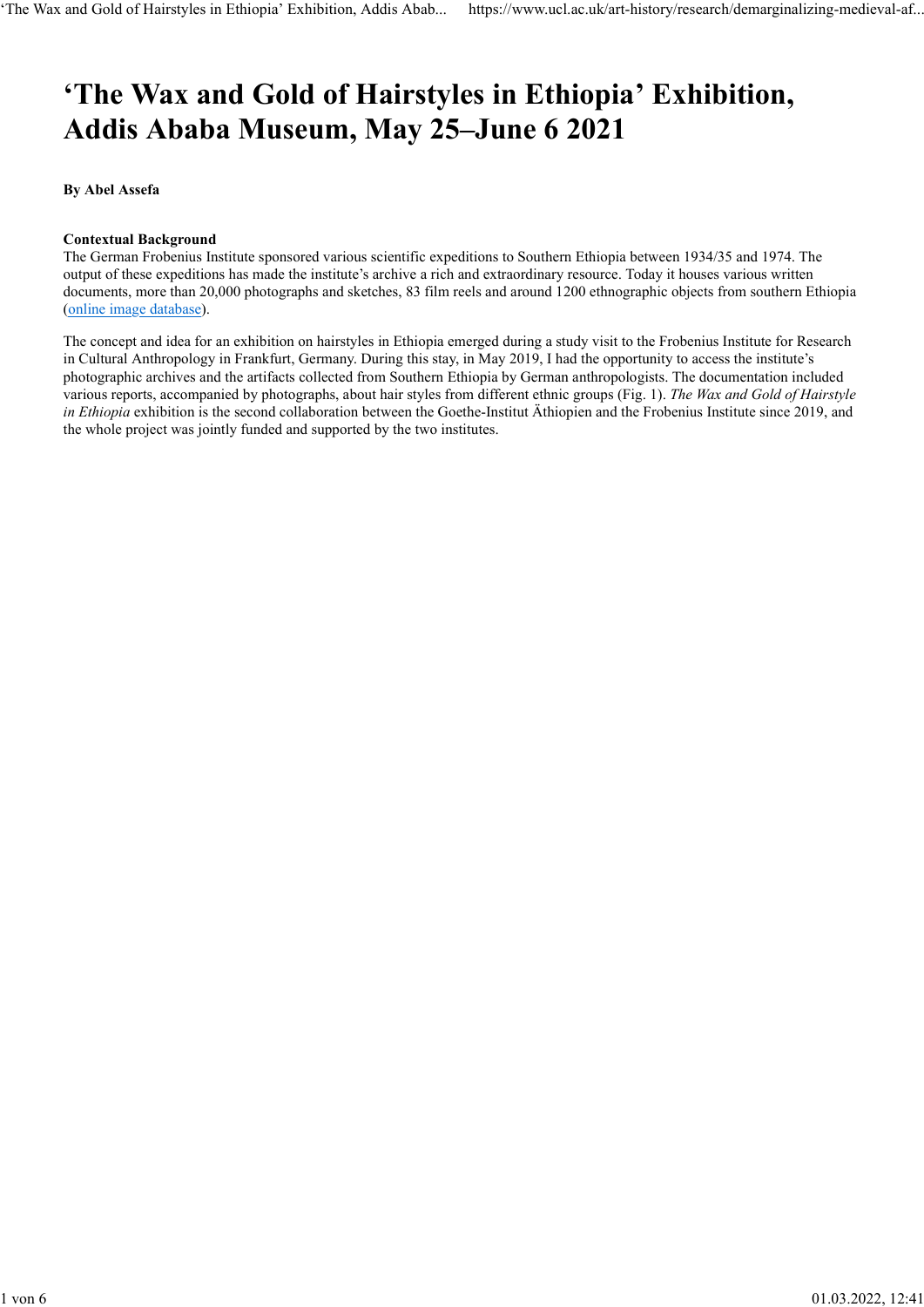

Fig. 1. Alabdu-Gudji Girl in dance jewellery for a dance festival, by Eike Haberland, 1954/55 (Photo: © Frobenius Institute, reg. no. FoA 27-KB100-29)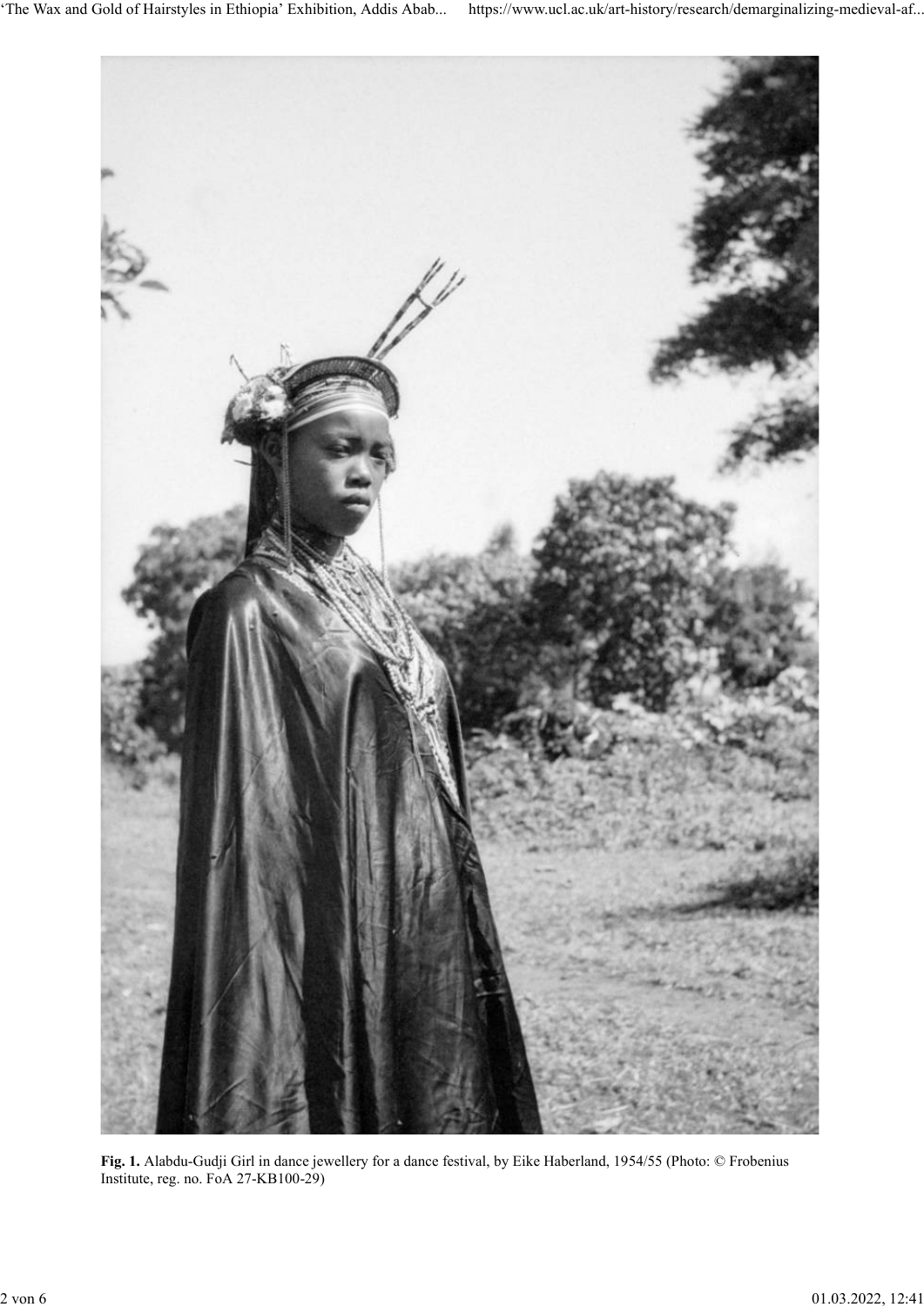## Ethiopian Hairstyles

Modern-day Ethiopia is inhabited by a wide range of people and ethnic groups who contribute to the country's cultural diversity. Although many of the distinctions among these ethnic groups have been blurred over the years by various factors, differences between them can still be observed in various cultural practices, which include traditional costumes and hairstyles. The clothes and jewelry employed for traditional costumes, for example, reflect both ancient customs and modern trends in decoration and beauty, and are as varied and interesting as the ethnic groups who make or use them. Ethiopian hairstyles reflect equally rich and varied cultural practices.

In Ethiopia, as in other African countries, hairstyles may indicate marital status, age, class, ethnic identity, religion, or the wealth and rank of an individual in the social hierarchy of a community. Hair is imbued with cultural and social meaning, but it also has an undeniable aesthetic value. Braiding hair can be seen as a creative artistic activity with sculptural qualities (Fig. 2). Hairstyling can thus also be considered as artistic practice that manifests the artistic creativity and skill of the people who have developed and practiced it.

Unfortunately, the hairdressing customs of many ethnic minorities in Ethiopia are often marginalized by the 'dominant' culture or are being supplanted by globalizing trends. Documenting and studying such cultural assets may contribute to their preservation. Unfortunately, aside for some occasional work done by the Authority for Research and Conservation of Cultural Heritage (ARCCH), the subject of hairstyles in Ethiopia has not been extensively studied or documented by Ethiopian institutes. Thus, the documents gathered by researchers from the Frobenius Institute, who described and photographed different social aspects of hairstyles, provide valuable evidence for studying these customs. In addition to photography, sketches were also used for documenting the hairstyles from different ethnic groups of Southern Ethiopia. These materials were later published in the three volumes (see references).



Fig. 2. Spiral braided hairstyle of young men from Alabdu-Gudji, by Eike Haberland, 1954/55 (Photo: © Frobenius Institute, reg. no. FoA 27-KB114-27)

## Aim and Objectives of the Exhibition

In view of the above, one key objectives of the exhibition was to assemble and present a broad range of hair styles that have been documented through photographs and sketches. It also aimed to contribute to a dialogue about the significance of hairstyle and the preservation and distribution of the information and knowledge contained in the photographs and films held by archives such as that of the Frobenius Institute. The project was timely in that it aimed to intersect with current discussions in Europe and Africa on topics such as decolonization by presenting an under-studied topic such as hairstyle and by highlighting its artistic and cultural significance. Finally, the exhibition set out to emphasize the Frobenius Institute's contribution to the field of ethnography in southern Ethiopia.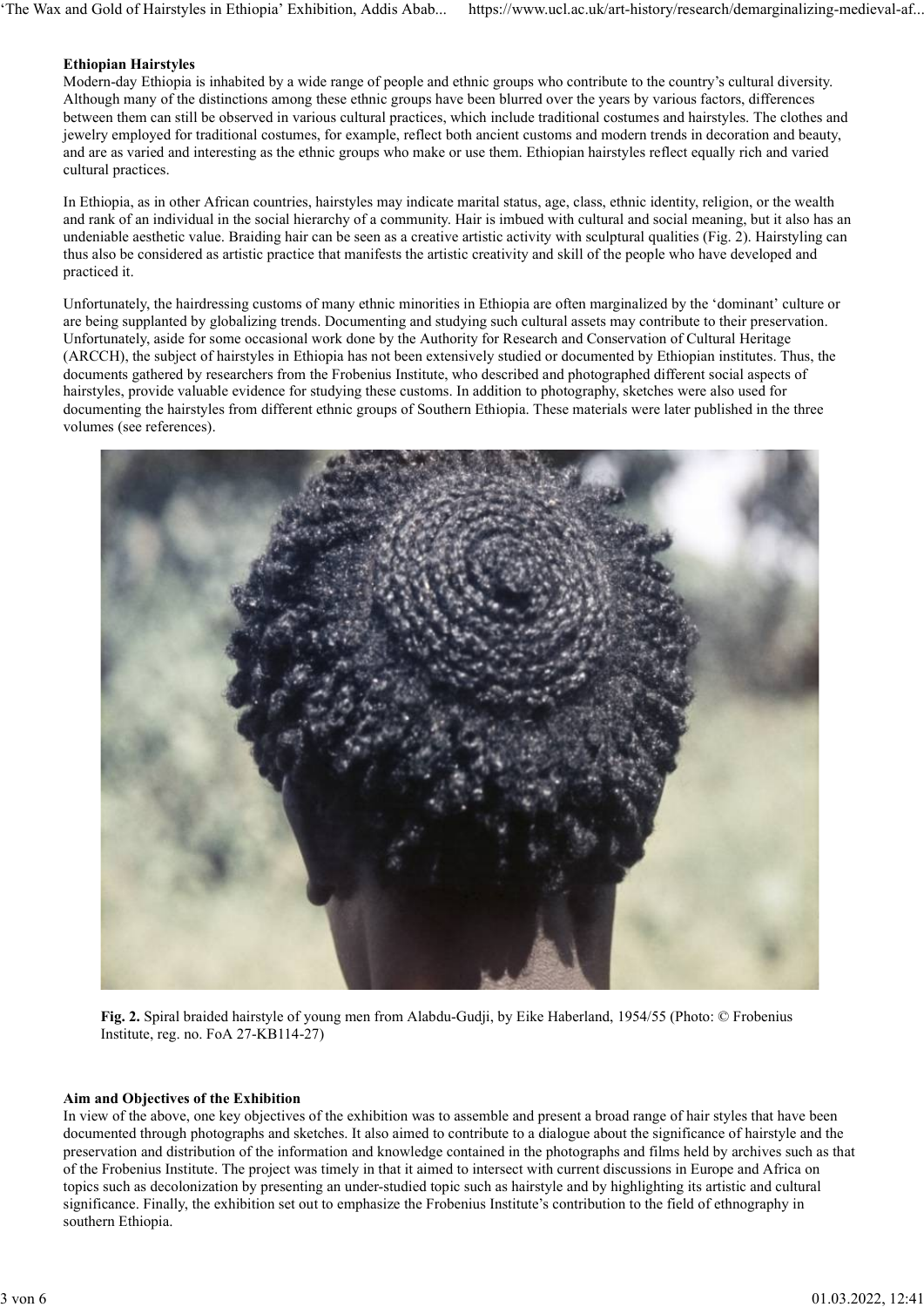

Fig. 3. Some of the photos on show at the exhibition (Photo: Abel Assefa)

## Title

goldsmith's technique of casting pieces by making a clay mould around a wax core, draining the wax and then pouring the molten gold into the mould. However, in Amharic poetry, the phrase has come to signify the hidden, often spiritual, meaning (the gold) beneath the apparent meaning (the wax) of the language. Once the wax (sam) is removed, the gold (warq) can be appreciated.

The exhibition title was selected because hair, which can be more easily changed and shaped than other bodily features, has always been used for its aesthetic appeal and imbued with symbolic meanings. It is both wax and gold. As a natural biological signifier, hair is the wax, while its braiding or styling, imbued with cultural and artistic significance, is the gold.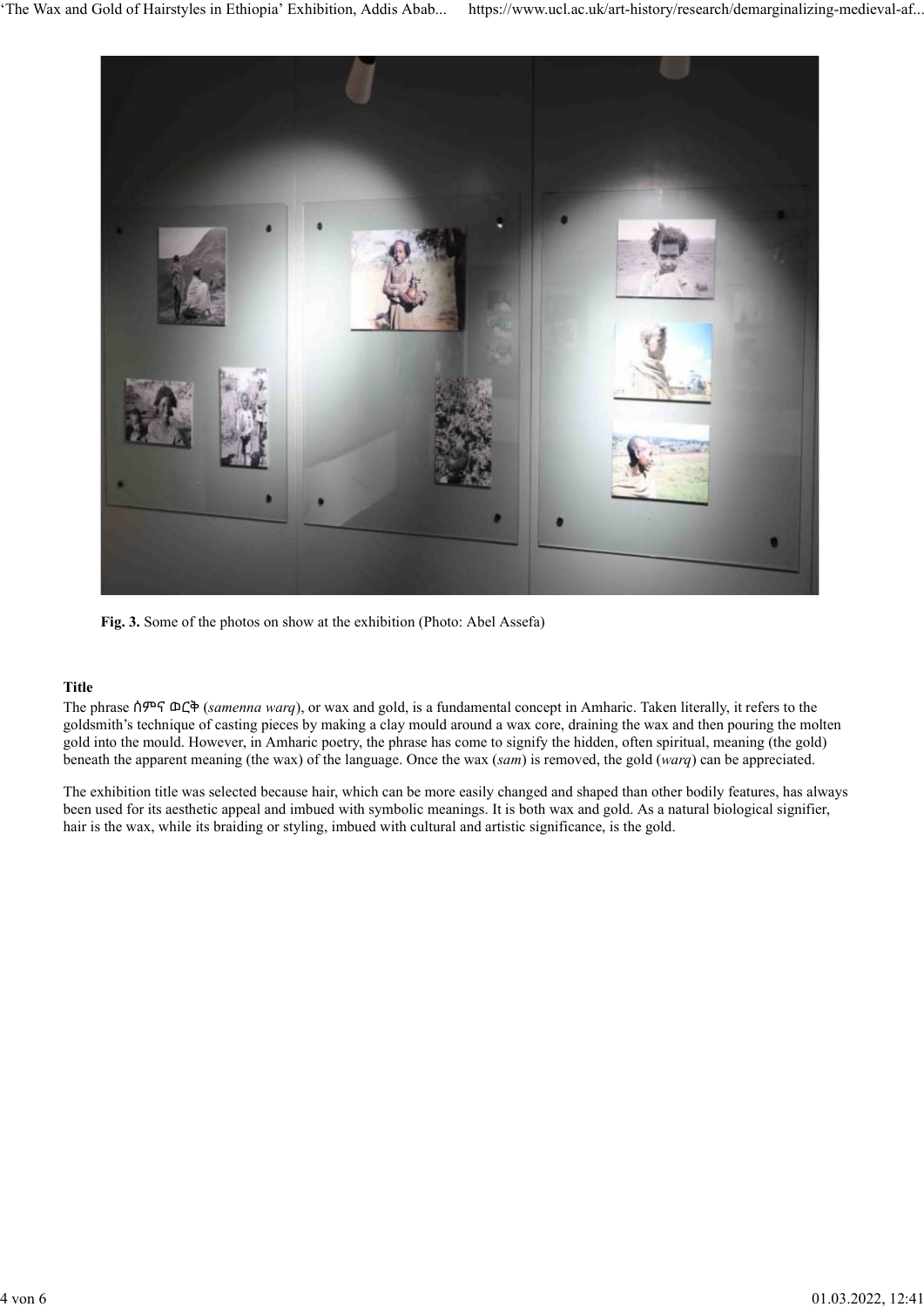

Fig. 4. A general view of the 'The Wax and Gold of Hairstyles in Ethiopia' exhibition (Photo: Abel Assefa)

## Exhibition Production

As noted above, the photographic collections of the Frobenius Institute includes more than 20,000 items, which made the selection for this exhibition a difficult task. In this regard, the field reports of the expeditions and other three publications were helpful. In the end, sixty-two photographs were selected to showcase the richness and variety of Ethiopian hairstyles traditions: these images were chosen not for their photographic composition or artistic qualities, but for their content and the information they convey on the subject of hairstyle (Figs. 3 and 4).

In addition to the photographs, the exhibition also featured sketches by a young artist called Biniyam Kassahun – a freelance architect, graphics designer and artist based in Addis Ababa. The sketches were produced by copying photographs from the institute's archive and have been included for two main purposes. First, to better present and emphasize the hairstyles by leaving out other components of the photograph. Second, to include hairstyles that were photographed but could not be part of the exhibition.

The Wax and Gold of Hairstyle in Ethiopia exhibition was on display at Addis Ababa Museum from May 25 to June 6, 2021. During the display the photographs and sketches were arranged to explore five themes: childhood, adolescence, womanhood, leadership and membership of the Hāmar and Sāmākko. The exhibition was well covered in the media, but it also received some heart-warming responses by individual visitors. Preparing a catalogue for the exhibition was also another important task: the 62 page volume contains a curatorial statement for the exhibition, three introductions from the institutes who were involved in the project, and three essays accompanied by 47 figures of photographs and sketches. The catalogue has been distributed to different cultural institutes, research centres and museums in Addis Ababa and also to a selections beauty training centres. A digital version of the catalogue is accessible at the website of the exhibition.

To reach a widespread and diverse audience, the content of the exhibition was digitized. A web-based version of the exhibition, which includes some additional materials, was prepared and is available at: https://www.hairstylesinethiopia.com/.

## Conclusion

The exhibition organizers and partner institutes strongly believe that making these photographs accessible at their place of origin is important. The photographs taken by German anthropologists who travelled to the Lower Omo Valley from the 1930s to 1970s are rare testimonies of this time and place. Therefore it was paramount to have Jinka University as one of our partnering institutes, and in 2022 all the content of the exhibition will be donated and displayed at the South Omo Research Center of Jinka University.